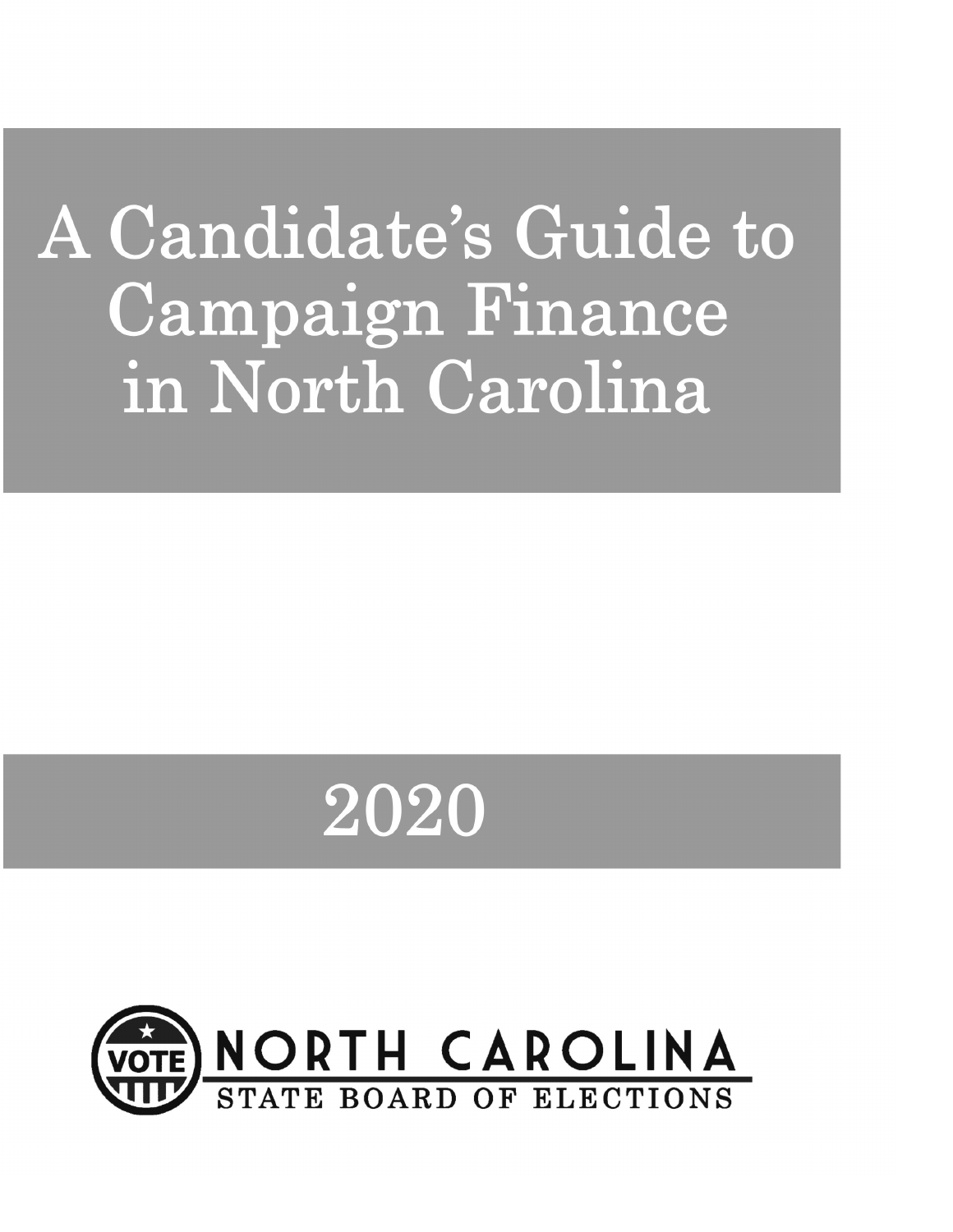# 1 CAMPAIGN FINANCE INFORMATION

The information provided in this part of the guide is relevant to candidates seeking offices in State, county and municipal elections. **Candidates filing for judicial and legislative seats must file all campaign finance reports with the State Board of Elections**. Only **candidates for county or municipal offices will file campaign disclosure reports with their county boards of elections.**

The statutes relevant to candidate campaign finance are included in Article 22A and Article 22M of Chapter 163 of the North Carolina General Statutes. These statutes may be reviewed at the following link:

#### <https://www.ncleg.gov/Laws/GeneralStatutes>

If legislative action or legal developments affect the information within this document, such changes will be noted and made available on the Campaign Finance section of the website of the State Board of Elections.

# 1.1 ORGANIZING THE COMMITTEE

#### A. When is a candidate required to set up a committee?

An individual must file organizational paperwork with the appropriate board of elections office within 10 days of whichever of these actions occurs first:

- any money is spent, any contributions or in-kind contributions are received in support of a candidacy; or
- a notice of candidacy; or
- a person is certified as the nominee of a political party for a vacancy.

The appropriate board of elections is the State Board if the candidate is running for statewide, judicial, or legislative office, and the county board if the candidate is running for a municipal or county office.

#### B. What forms are required in order to set up the committee?

The organizational paperwork must include:

- Statement of Organization-Candidate Committee (**CRO-2100A**)
- Certification of Financial Account Number Information (**CRO-3500**). Some banks will not set up an account for a committee until the committee is registered with the board of elections. In such a circumstance, a candidate shall provide the completed form as soon as the account is established.
- Organizational Report\* (**CRO-1000, CRO-1100** and any additional forms required for detailed disclosure). The CRO-1100, "Detailed Summary," provides guidance as to what additional forms are required by citing each form number that corresponds to the listed transactions. Thus, for every line upon which a dollar amount has been entered, the form that must be filled out and submitted with the report is indicated in parentheses.

\*If you are a candidate eligible to file a Certification of Threshold, the Organizational Report is not required. (See the next section to determine Threshold eligibility.)

The organizational paperwork *should* also include the "Candidate Designation of Committee Funds" form (**CRO-3900**). This optional form is recommended to ensure the candidate's choice of committee fund distribution in the event that the candidate dies before the committee is closed.

#### C. What is meant by Certification of Threshold?

If a **county or municipal candidate** does not intend to raise or spend more than **\$1,000** in the election cycle, he or she may file a certification to that effect on the "Certification of Threshold" form (**CRO-3600**). As long as the committee remains under the threshold, the candidate does not have to file disclosure reports, which means that his or her organizational paperwork should consist only of CRO forms 2100A, 3500 and 3600.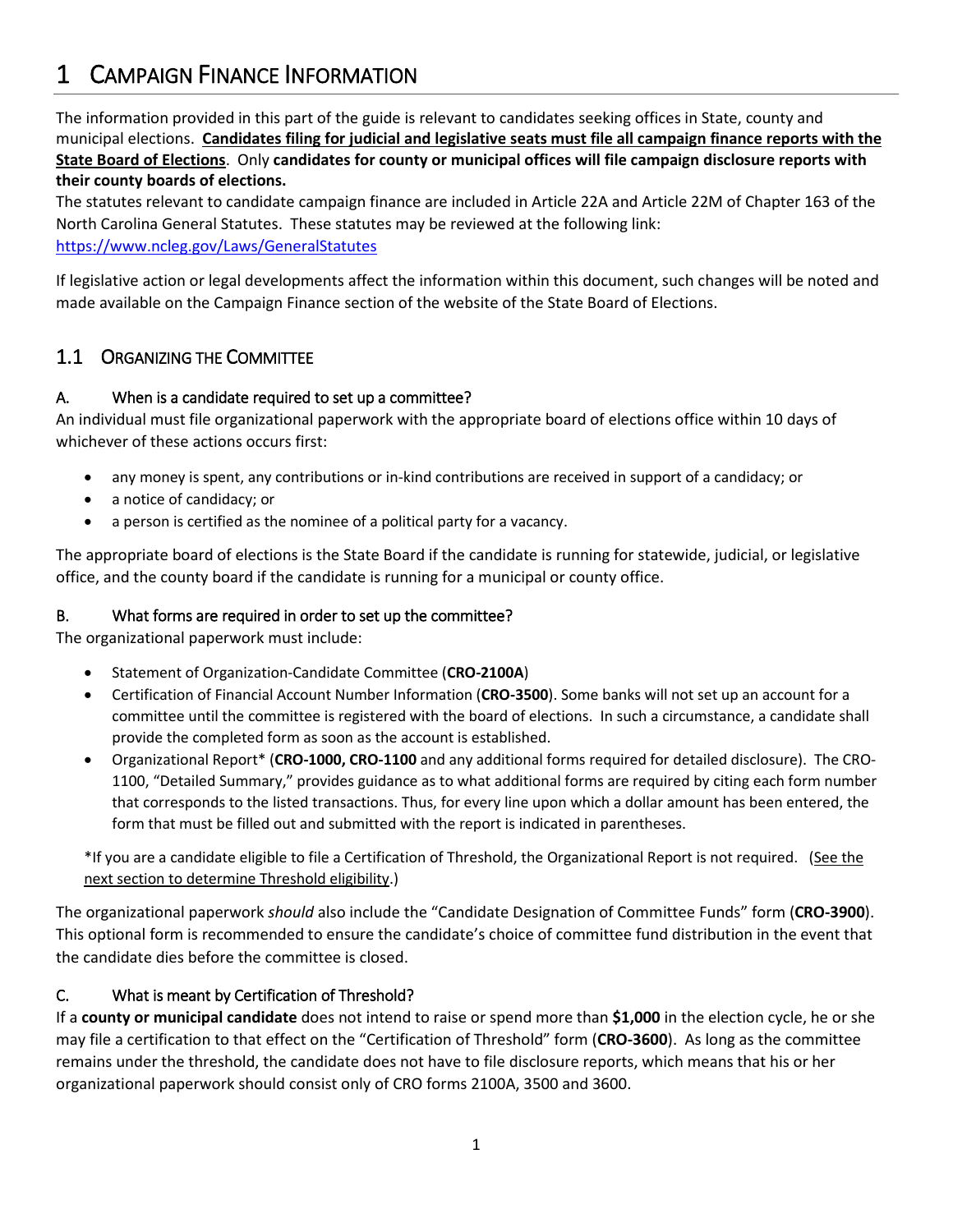**Note:** All monies raised or spent count towards the \$1,000 threshold, including money that the candidate spends out of pocket, in-kind contributions, loans etc.

A committee that intends to remain under the threshold must submit form CRO-3600 at the beginning of each election cycle OR upon organizing the committee (within the ten-day period allotted for submitting the organizational report). If a committee does not renew the certification by submitting a new CRO-3600 at the beginning of the next election cycle, the committee will be required to file disclosure reports.

Threshold committees that wish to close after the election must submit a Certification to Close Committee form, CRO-3400, by the end of the election year.

Please note that the option to file the Certification of Threshold is available **ONLY** to candidates seeking **county or municipal** offices. Candidates for legislative, judicial and statewide races are not eligible to file a Certification of Threshold.

# D. What is treasurer training and who is required to complete the training?

Treasurer training is a mandatory course that provides instruction on campaign finance disclosure filing and compliance. The training is conducted in group sessions at the State Board of Elections and at regional locations at various times during the year. Training is also available online. Visit our website at [www.ncsbe.gov/Campaign-Finance/training](http://www.ncsbe.gov/Campaign-Finance/training) for details. All treasurers **MUST** complete treasurer training within three months of appointment and once every four years, regardless of the amount of money that is raised or spent. Treasurers for candidates that are eligible to file the Certification of Threshold must also complete the required training. *A schedule of upcoming training sessions is available at the end of this document and on the NCSBE website* [www.ncsbe.gov/Campaign-Finance/training.](http://www.ncsbe.gov/Campaign-Finance/training)

# 1.2 DISCLOSURE REPORTING

# A. Are all candidates required to file disclosure reports?

MOST candidates are required to file disclosure reports. Only candidates for county or municipal offices that do not intend to raise or spend more than \$1,000 are eligible to file a Certification of Threshold and thus be exempt from filing disclosure reports.

While eligible candidates that file a Certification of Threshold are not required to file reports, all information pertaining to contributions and expenditures are required to be accurately maintained in the committee's records. This includes records of the candidate's personal spending on behalf of the campaign.

# B. When are disclosure reports filed?

The State Board or county board of elections will provide notice before each report is due. For municipal elections, notices will be sent no fewer than five days and no more than 15 days before the due date. For all other elections, notices will be sent no fewer than five days and no more than 30 days before the due date. Notice will be sent to the treasurer of each candidate committee that is required to file. If a treasurer prefers to receive notices by email, he or she must check the box on the Statement of Organization – Candidate Committee (CRO-2100A). A treasurer that does not make the selection on the Statement of Organization will not receive notices by email.

The reporting schedule for 2020 State and County disclosure reports can be found at the following link.

<https://www.ncsbe.gov/Campaign-Finance/reporting-schedules>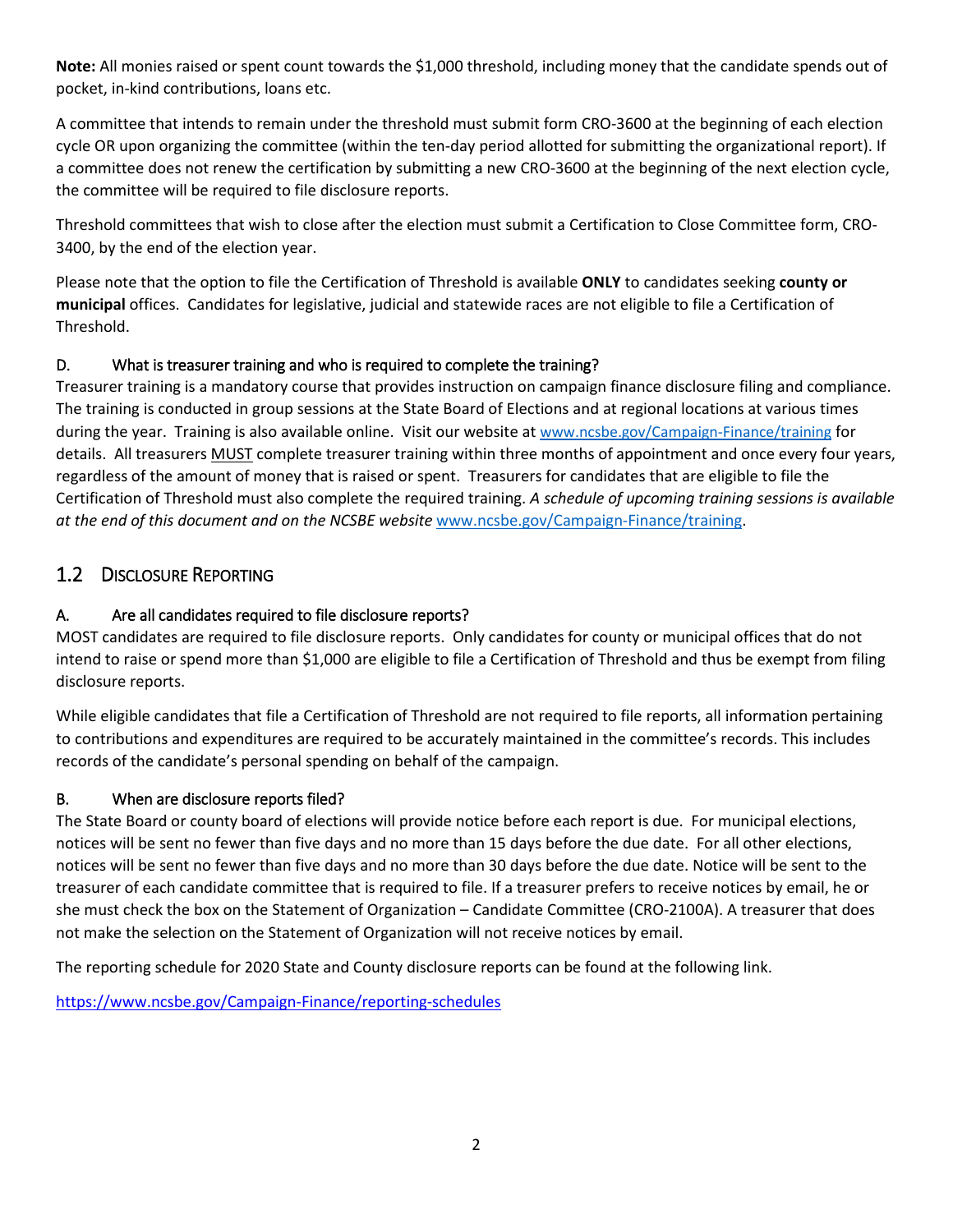# **2020 Reporting Schedule for statewide and county elections. This includes candidates participating in 2020 elections, Party Committees and State & County PACs.**

| <b>Report Year</b> | <b>Report Name</b>                                                                                                                  | <b>Report Start Date</b>     | <b>Report End Date</b>     | <b>Report Due Date</b> |
|--------------------|-------------------------------------------------------------------------------------------------------------------------------------|------------------------------|----------------------------|------------------------|
| 2019               | Year End Semi Annual                                                                                                                | 7/1/2019                     | 12/31/2019                 | 1/31/2020              |
| 2020               | <b>First Quarter Plus</b>                                                                                                           | 1/1/2020                     | 2/15/2020                  | 2/25/2020              |
| 2020               | Second Quarter                                                                                                                      | 2/16/2020                    | 6/30/2020                  | 7/10/2020              |
| 2020               | <b>Third Quarter Plus</b>                                                                                                           | 7/1/2020                     | 10/17/2020                 | 10/27/2020             |
| 2020               | <b>Fourth Quarter</b>                                                                                                               | 10/18/2020                   | 12/31/2020                 | 1/12/2021              |
|                    |                                                                                                                                     |                              |                            |                        |
|                    |                                                                                                                                     |                              |                            |                        |
|                    | *The Mid-Year Semi Annual and Year-End Semi Annual reports are only due from candidates that are NOT participating in the           |                              |                            |                        |
| 2020 elections.    |                                                                                                                                     |                              |                            |                        |
| 2020               | Mid-Year Semi Annual*                                                                                                               | 1/1/2020                     | 6/30/2020                  | 7/31/2020              |
| 2020               | Year End Semi Annual*                                                                                                               | 7/1/2020                     | 12/31/2020                 | 1/29/2021              |
|                    |                                                                                                                                     |                              |                            |                        |
|                    |                                                                                                                                     |                              |                            |                        |
| <b>Report Year</b> | <b>Report Name</b>                                                                                                                  | <b>48 Hour Report Period</b> | <b>Report Due Date</b>     |                        |
| 2020               | 48-Hour Report Primary                                                                                                              | 2/16/2020 to 03/03/2020      | within 48 Hours of receipt |                        |
| 2020               | 48-Hour Report General                                                                                                              | 10/18/2020 to 11/03/2020     | within 48 Hours of receipt |                        |
|                    | 48 Hour Reports are required to be filed within 48 hours if a contribution of \$1,000 or more is received during the 48 Hour Report |                              |                            |                        |
| Period.            |                                                                                                                                     |                              |                            |                        |

# C. What is included in a disclosure report?

All disclosure reports must include the Disclosure Report Cover form (CRO-1000), the Detailed Summary form (CRO-1100), and details for all contributions and expenditures occurring within the reporting period.

The Disclosure Report Cover is essential for showing the start and end dates of the transactions included, the type of report being submitted, and for providing a signature that attests to the truth of the report. A candidate/treasurer who signs a report must have completed the required training (unless the report is filed within the 90-day training grace period).

The Detailed Summary form is also required even if there has been no financial activity, in which case zeroes should be entered on the appropriate lines. However, if contributions have been received or expenditures made or debts incurred, then additional forms containing those transactions must be included with the report.

A helpful hint to remember when completing disclosure reports using our paper forms is that the Detailed Summary form (CRO-1100) serves as a forms guide as well as a summary of activity. The treasurer should refer to the transactions described on this form to determine which other forms, if any, are required to accompany the report. The required form for each transaction is noted on the same line as the transaction description.

This process is simpler for persons who use State Board software because the software generates the appropriate form for each transaction.

# D. What methods are available for filing disclosure reports?

All committees may file disclosure reports electronically. Free software is available on the State Board website. All committees with a cumulative total of more than \$5,000 in contributions, in expenditures, or in loans to affect elections for statewide offices (governor, council of state, appellate judicial), are required by law to file reports electronically. G.S. § 163A-1418(j). Other candidates who have a cumulative total of more than \$10,000 in contributions, in expenditures, or in loans are required to file electronically. The Campaign Finance Remote Software can be downloaded from the State Board website at [http://www.ncsbe.gov/Campaign-Finance/reporting-software.](http://www.ncsbe.gov/Campaign-Finance/reporting-software) When filing electronically you are required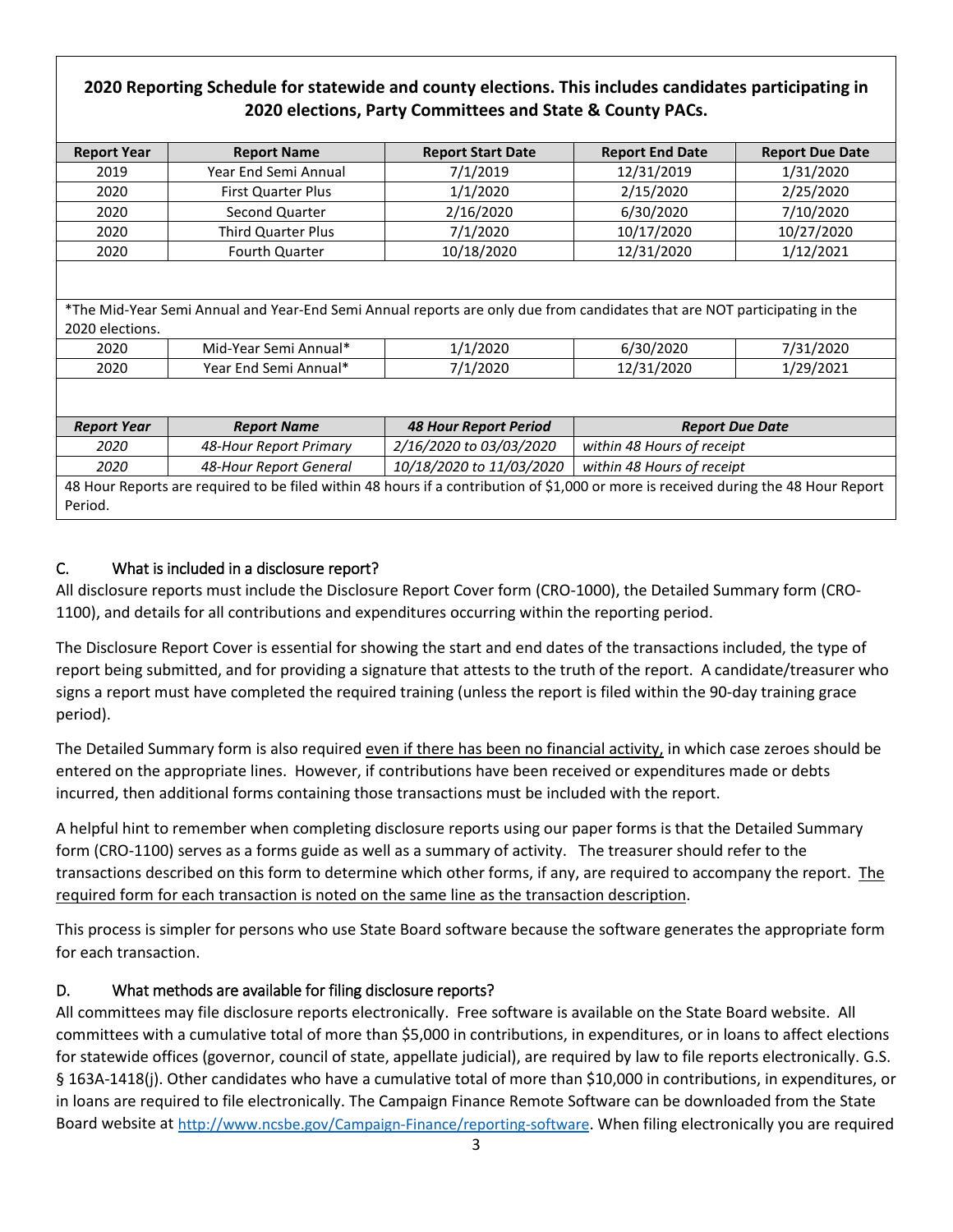to send the report via email to the State Board of Elections and either hand deliver or send the Disclosure Report Cover with an original signature to the board of elections where your reports are filed (State or County).

A software manual, step-by-step instructions and new software instruction videos are available on our website [http://www.ncsbe.gov/Campaign-Finance/reporting-software.](http://www.ncsbe.gov/Campaign-Finance/reporting-software)

All other committees may file on paper forms. The Campaign Finance Reporting Forms can be found on the website at [http://www.ncsbe.gov/Campaign-Finance/reporting-forms.](http://www.ncsbe.gov/Campaign-Finance/reporting-forms)

*A series of questions and answer related to electronic filing is available at the end of this document.*

# E. Are there penalties for filing disclosure reports late?

Yes. Committees will be assessed civil penalties for reports that are not received or postmarked by the report due date.

A candidate committee report that does not affect a statewide election is penalized at \$50 per day up to a maximum of \$500. A candidate committee report that does affect a statewide election is penalized at a rate of \$250 per day up to a maximum of \$10,000. A report is considered to affect a statewide election if the committee made any contributions to or in support of a statewide candidate.

A committee's active status may be terminated for failure to file reports and pay assessed penalties. Once the committee's active status is terminated, the committee is not eligible to receive contributions or make expenditures.

# F. Please remember, when submitting paperwork . . .

- 1. Forms can be typewritten or completed in blue or black ink (handwritten reports must not be completed in pencil).
- 2. Forms need not be stapled together.
- 3. Reports cannot be filed prior to the end of the reporting period.
- 4. Always enter the period start date and period end date on form CRO-1000.
- 5. A DATE and ORIGINAL signature are required on the Disclosure Report Cover (CRO-1000).

# 1.3 CAMPAIGN FINANCE LAW REGARDING CONTRIBUTIONS AND EXPENDITURES

# A. What is the law regarding contributions?

- A contribution is anything of value given to support the candidate or candidate committee. Contributions include those received "in-kind," which are goods and services given to support a candidate or committee (for example, food contributed by individuals for fundraising events). Candidates required to file disclosure reports must report all contributions. Violations of the campaign finance laws could result in criminal or civil penalties.
- If a contributor contributes \$50 or less for the entire election period, that contributor's name, occupation, and contact information are not required to be reported. Such contributions may be reported on a form CRO-1205, which requires disclosure of only the date, amount, and form of payment. HOWEVER, please note that the treasurer must nevertheless collect that contributor's name, address and occupation. This information must be kept on file by the treasurer, since any contributor may eventually exceed \$50 and become subject to full disclosure.
- Only individuals, other NC political committees, and qualified entities may make contributions to a candidate committee. For "qualified entities," see G.S. §163-278.19(h).
- Effective January 1, 2019, the contribution limit is \$5,400 per election (except that candidates and their spouses may make unlimited contributions to the candidate's committee). The election period is:
	- $\circ$  January 1 of the previous year through the date of the primary.
	- $\circ$  the day after the primary through the day of the second primary (only for candidates on the ballot in the second primary), or
	- o the day after the primary through December 31 of the election year.
- Contributions may be collected whether the candidate is opposed or unopposed in the election.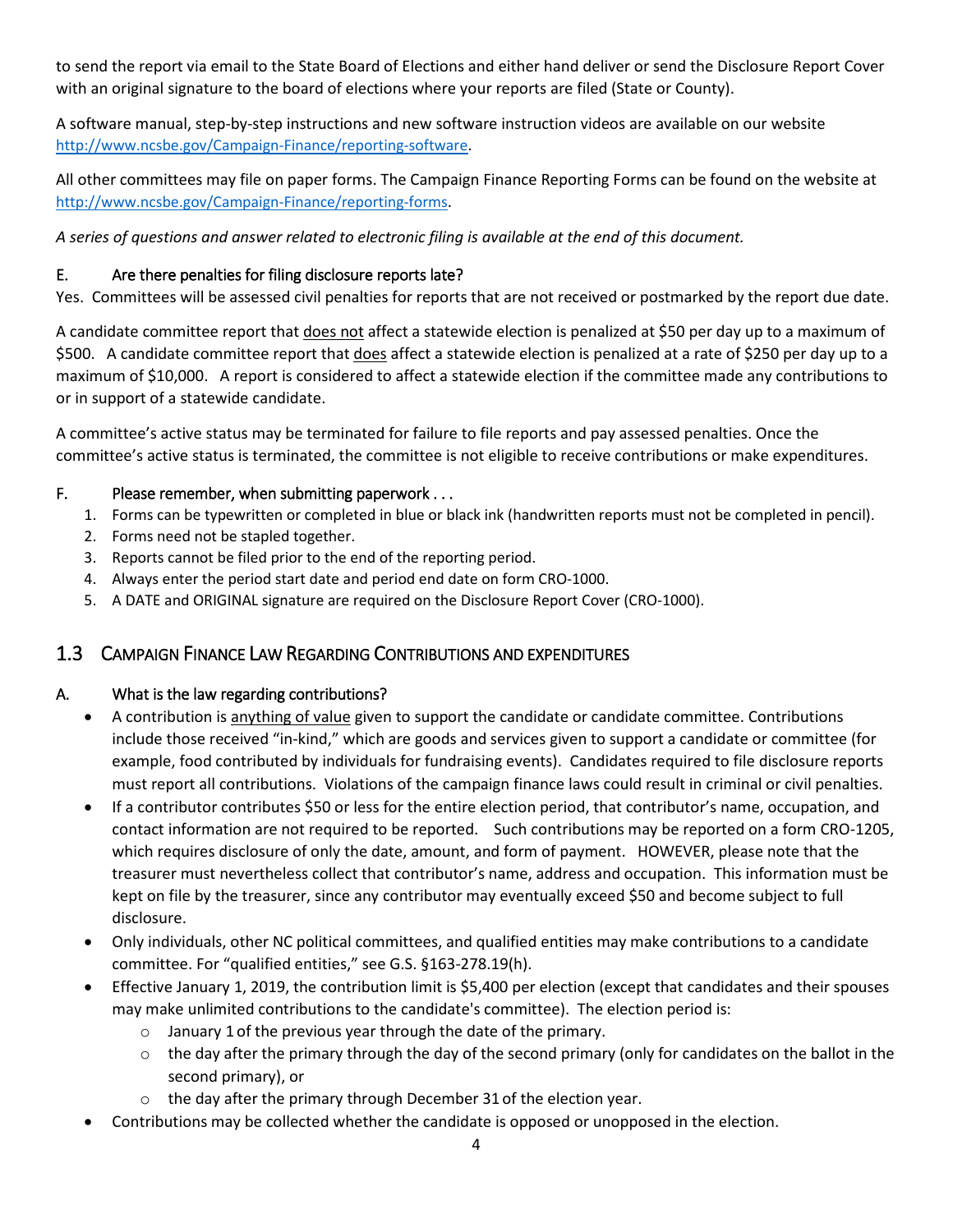- Executive committees of political parties recognized under G.S. §163-96 may give unlimited contributions to the candidate's committee.
- Contributions from corporations, business entities, labor unions, professional associations, and insurance companies are prohibited. Unregistered political committees are also prohibited from making contributions.
- Anonymous contributions are prohibited. Whenever funds (contributions) are collected the committee must collect from each contributor his or her full name and mailing address. Anonymous "pass the hat" collections are prohibited. The contributor name and contact information MUST be collected by the committee even if the contributor name is not required to be reported. For all contributions in excess of \$50 in an election, the committee must also collect and report the contributor's job title or profession, and employer's name or employer's specified field of business activity. This includes funds raised through the sale of any good or service.
- All contributions of more than \$50 must be made with a verifiable form of payment. No cash contributions of more than \$50 may be accepted. This includes cash given to the campaign by the candidate.
- No contribution may be given in the name of another.
- All prohibited contributions are subject to forfeiture to the NC Civil Penalty and Forfeiture Fund. A person who knowingly receives prohibited contributions may also be subject to criminal or civil penalties.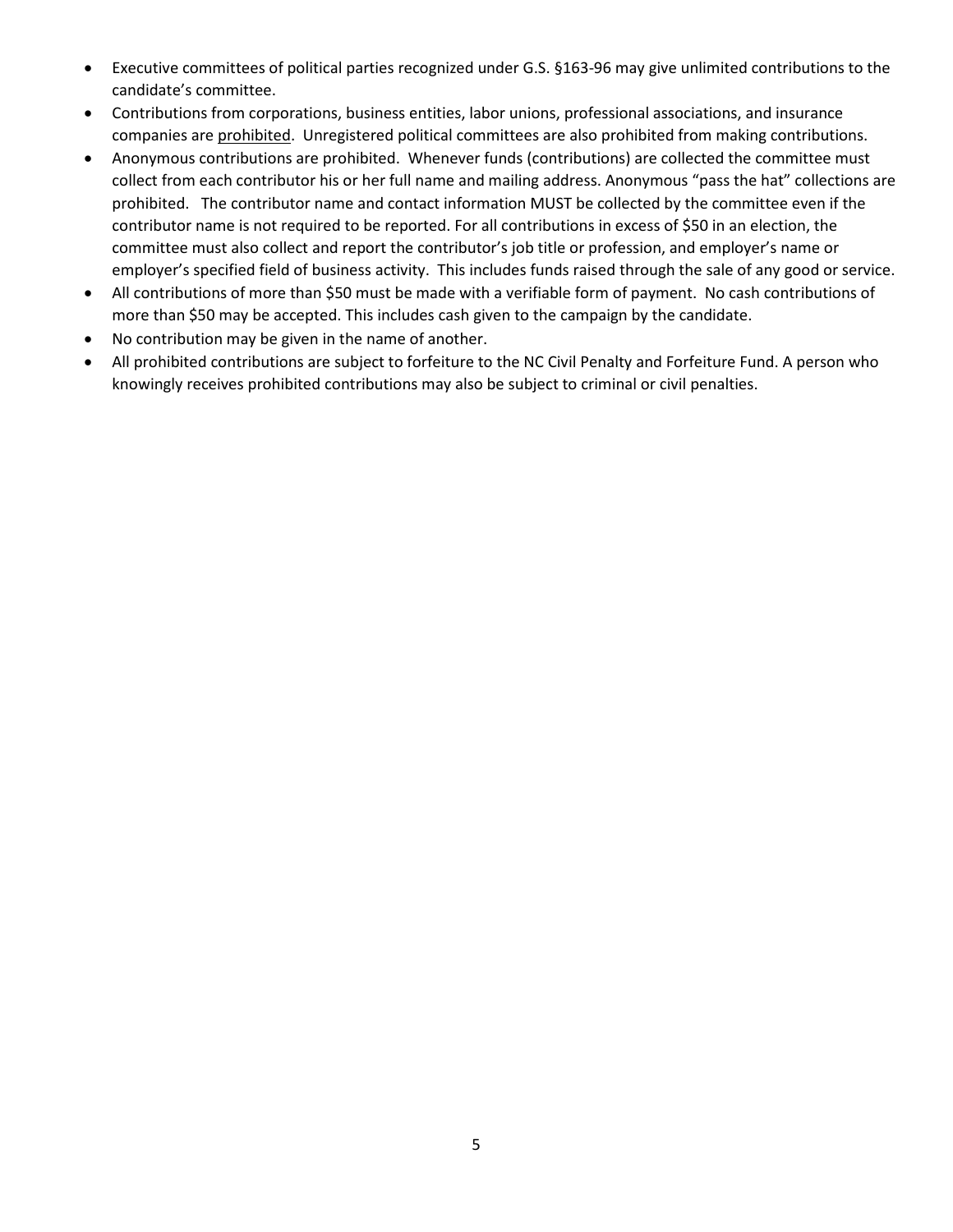### B. What is the Law Regarding Expenditures?

- Candidate committees may only make expenditures for nine purposes:
- 1. Expenditures resulting from the candidate's campaign for public office.
- 2. Expenditures resulting from holding public office.
- 3. Donations to an organization described in Section 170(c) of the Internal Revenue Code of 1986 (26 U.S.C. § 170(c)), provided that the candidate or the candidate's spouse, children, parents, brothers, or sisters are not employed by the organization.
- 4. Contributions to a national, State, district or county committee of a political party or a caucus of the political party or an affiliated party committee.
- 5. Contributions to another candidate or candidate's campaign committee.
- 6. To return all or a portion of a contribution to the contributor.
- 7. Payment of any penalties against the candidate or candidate's campaign committee for violation of North Carolina's Campaign Finance Laws.
- 8. Payment to the Escheat Fund established by Chapter 116B of the General Statutes.
- 9. Legal expense donation not in excess of four thousand dollars (\$4,000) per calendar year to a legal expense fund established pursuant to Article 22M of Chapter 163 of the General Statutes.
- If the candidate committee is required to file disclosure reports, all expenditures must be reported.
- Any expenditure that is made for **media** purposes must be paid for by check or other verifiable form of payment. All expenditures of more than \$50 must be made with a verifiable form of payment.
- Expenditures for non-media purposes that are less than \$50 may be reported without disclosing the payee. The report must still disclose the form of payment, date, amount, purpose and account code for the account from which the expenditure was made.

# C. Helpful Hints…

- Do not "pass the hat" or collect any contributions, however small the amount, without recording the contributor name and contact information.
- Do not accept cash from a contributor in excess of \$50.
- Do not accept a contribution, including an "in-kind" contribution, from a business, corporation, professional association, labor union or insurance company.
- A person who purchases something from a candidate has made a contribution to that candidate's committee. All such contributions, however small, must be disclosed.
- Volunteers raising contributions on behalf of the committee must turn those over to the treasurer within seven days of receipt so that the records are current, as required by State law.
- Do not accept blank checks. The contributor must indicate the intended recipient on the payee line of the check.

# 1.4 MEDIA REQUIREMENTS

# A. What is a legend?

A legend is the disclosure statement included on certain print media, TV and radio advertisements. When a disclosure legend is required, the legend must include the statement "Paid for by [Name of candidate, committee, individual or other entity]" and must indicate whether the ad was authorized or not authorized by a candidate (does not apply to ads purchased by candidates). See G.S. §163-278.39 for complete requirements.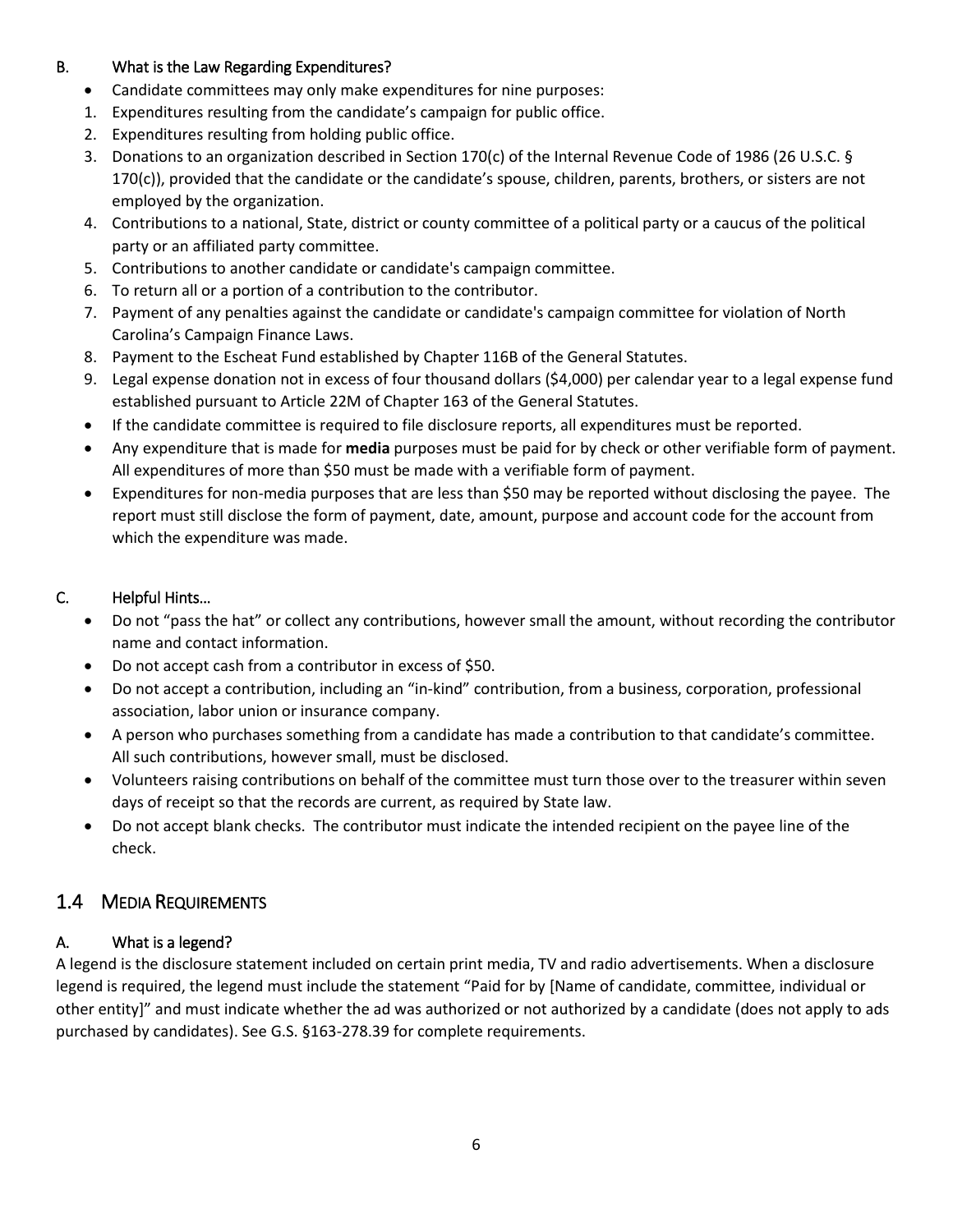## B. What advertisements require the legend?

Newspaper ads, newspaper inserts, airplane streamers, pamphlets, billboards, sound truck advertising, portable signs (lighted or non-lighted; may be on wheels to be pulled around), periodicals, TV ads, radio ads, outdoor advertising facilities, magazines, cards of any size, fliers, mass mailings (20,000 or more households, cumulative per election, in a statewide election and 2,500 households, cumulative per election, in any other election).

## C. What materials do not require the legend?

Buttons, bumper stickers, yard signs, window posters (approximately 14 x 22 inches and posters used in stores, on stakes in yards, etc.), barn posters made at generally no cost (3 x 5 ft.), campaign paraphernalia such as balloons, shopping bags, nail files, etc., imprinted with a campaign message.

## D. Am I required to put the legend on a palm card/business card?

Yes.

## E. What are the size requirements for the legend?

For print media, the legend must be 5% of the printed space of the ad or 12-point type, whichever is greater.

For television, the visual disclosure legend must be 4% of vertical picture height. Television advertisements that are paid for by a candidate or candidate campaign committee must contain an easily identifiable photograph of the candidate for at least two seconds appearing simultaneously with the visual disclosure legend.

For radio, the disclosure statement must last at least two seconds, provided the statement is spoken so that its contents may be easily understood.

#### F. What information must be included in the legend statement?

Please refer to the Media section in the Campaign Finance Manual that is available on the State Board of Elections websit[e www.ncsbe.gov.](http://www.ncsbe.gov/)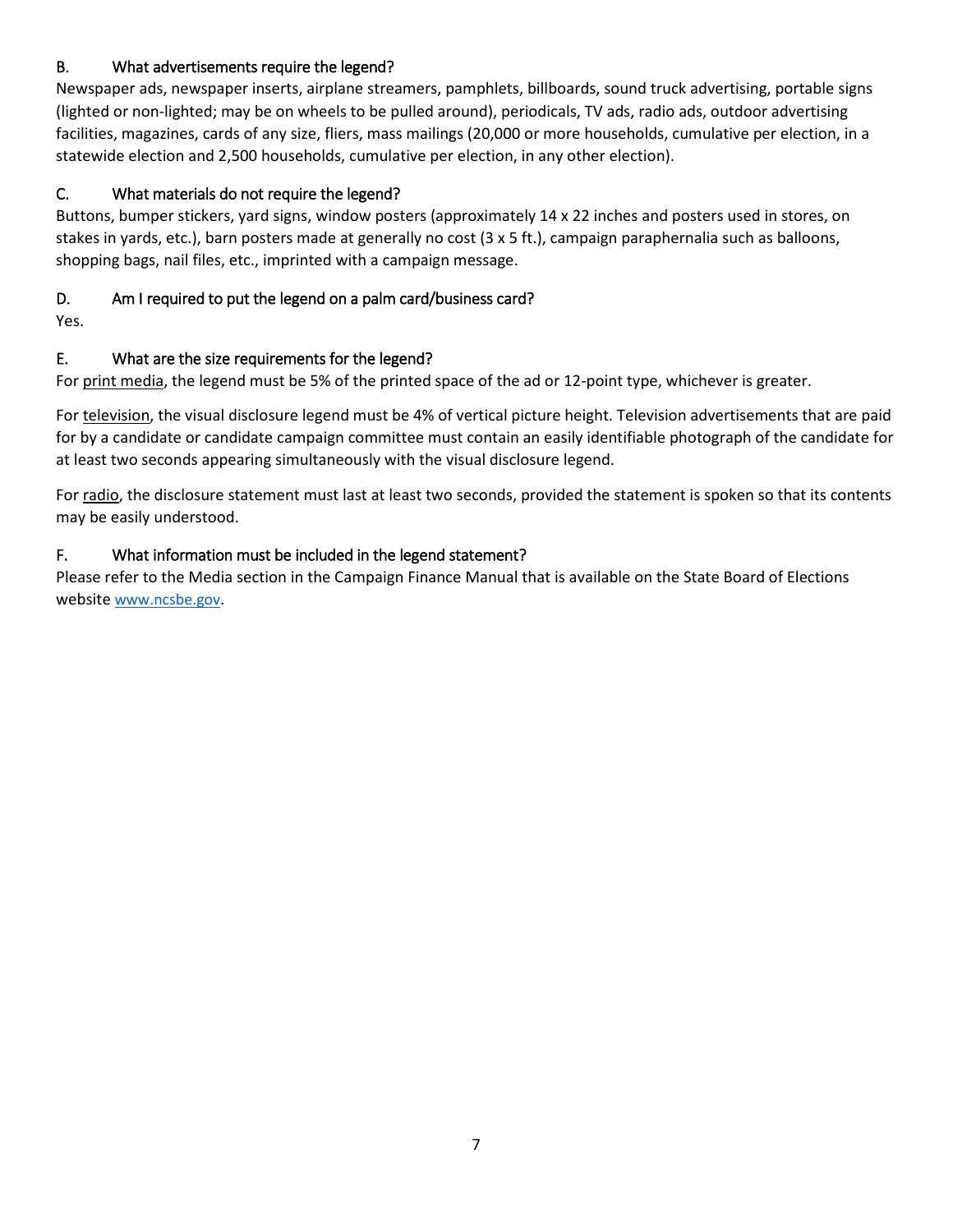# **Mandatory Compliance Training**

# **For NC Candidate, Party & Referendum Committee Treasurers (This training is not for PACs or IE Committees\*)**

## **(Training is required once every four years for all NC Treasurers including those under the \$1,000 threshold)**

**County Date Time Location**

A schedule of all regional training dates, times and locations is included with the candidate packet and is also available online at [https://www.ncsbe.gov/Campaign-Finance/training.](https://www.ncsbe.gov/Campaign-Finance/training)

#### **Complete instructions for registering and accessing the training website are included on the next page. The following are helpful tips to remember when attempting to register or complete the training.**

The system may not immediately provide you with a listing of session dates to select from. If this happens, log-out and wait until the next day to log-in, the dates should appear. Some users experience an issue with launching the online training in the Google Chrome browser. If you experience this issue, log out of the training website and use another internet browser to access the training. This online course currently does NOT contain audio.

#### *Attendees arriving more than 15 minutes after the session begins may not receive credit & will need to reschedule.*

*The SBE reserves the right to cancel any session due to low registration, weather or other unforeseen reasons. Only attendees that pre-register will be notified of any possible cancellation.*

# **To register for a Software Training in Raleigh or via phone:**

Email your request t[o campaign.reporting@ncsbe.gov -](mailto:campaign.reporting@ncsbe.gov) one of our trainers will contact you to schedule a session.

**\*PAC's and IE Committees should visit [www.ncsbe.gov/Campaign-Finance/training](http://www.ncsbe.gov/Campaign-Finance/training) for their specialized schedule.**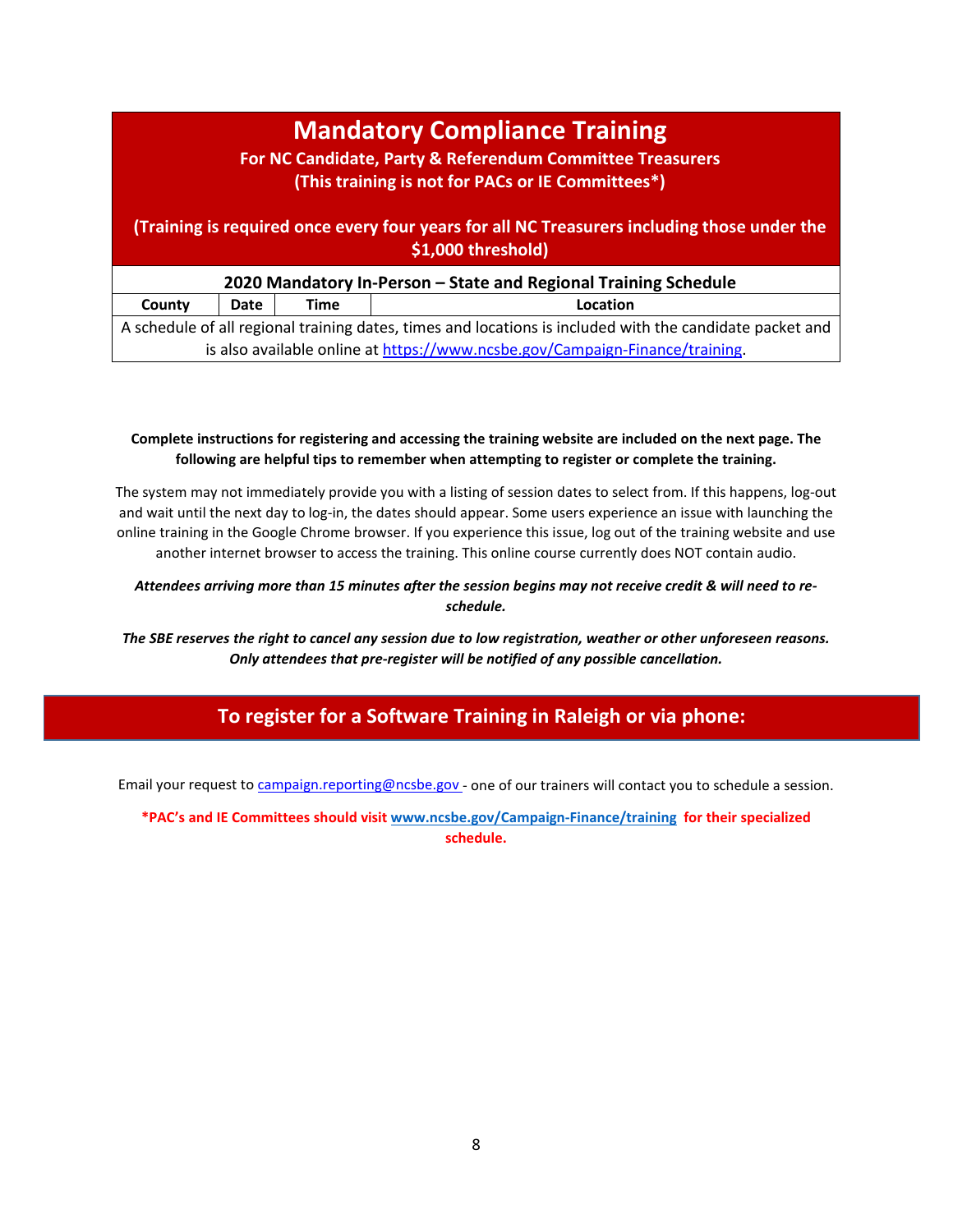# **How to Register & Complete Mandatory Compliance Training (on-line & in-person)**



- 1. To access the training registration, type this link: https://ncgov.csod.com/ in your Internet browser address bar.
- 2. To create an account, click "**Register – Click here to create account**" link.
- 3. Complete all \*required fields to create your new account. First/Last Name, Email Address, User ID and Password are **required fields**. Click **Login (Recommended User ID is first initial followed by last name)**

 **(Password requirements: 8-20 characters, upper & lower case, alpha & numeric).**

- 4. Click on the **VOTE** icon for your training:
- 5. If you are unable to locate the **VOTE** icon indicated above, Search for the course by training title or keyword(s). Type '**Elect**'.
- 6. Click on the training title of your preference, **classroom** or **online.**
- 7. If a **classroom session** is selected, you will be taken to the next screen to **REQUEST**  the session you would like to attend. **Troubleshooting:** The system may not immediately provide you with a listing of session dates to select from. If this happens**, log-out** and **wait until the next day to log-in**, the dates should then appear.
- 8. You will be prompted to complete a short form for reporting purposes. Full Name, Phone Number, Address, and Email Address are **required fields**. All other fields should be completed if they apply. Click on **SUBMIT**.

| Full Name:                               |
|------------------------------------------|
| <b>Email:</b>                            |
| Phone Number:                            |
| Address:                                 |
| NCSBE - First Committee Candidate Name:  |
| <b>NCSBE</b> - First County Name:        |
| NCSBE - Second Committee Candidate Name: |
| <b>NCBOE - Second County Name:</b>       |
| NCSBE - Third Committee Candidate Name:  |
| <b>NCSBE</b> - Third County Name:        |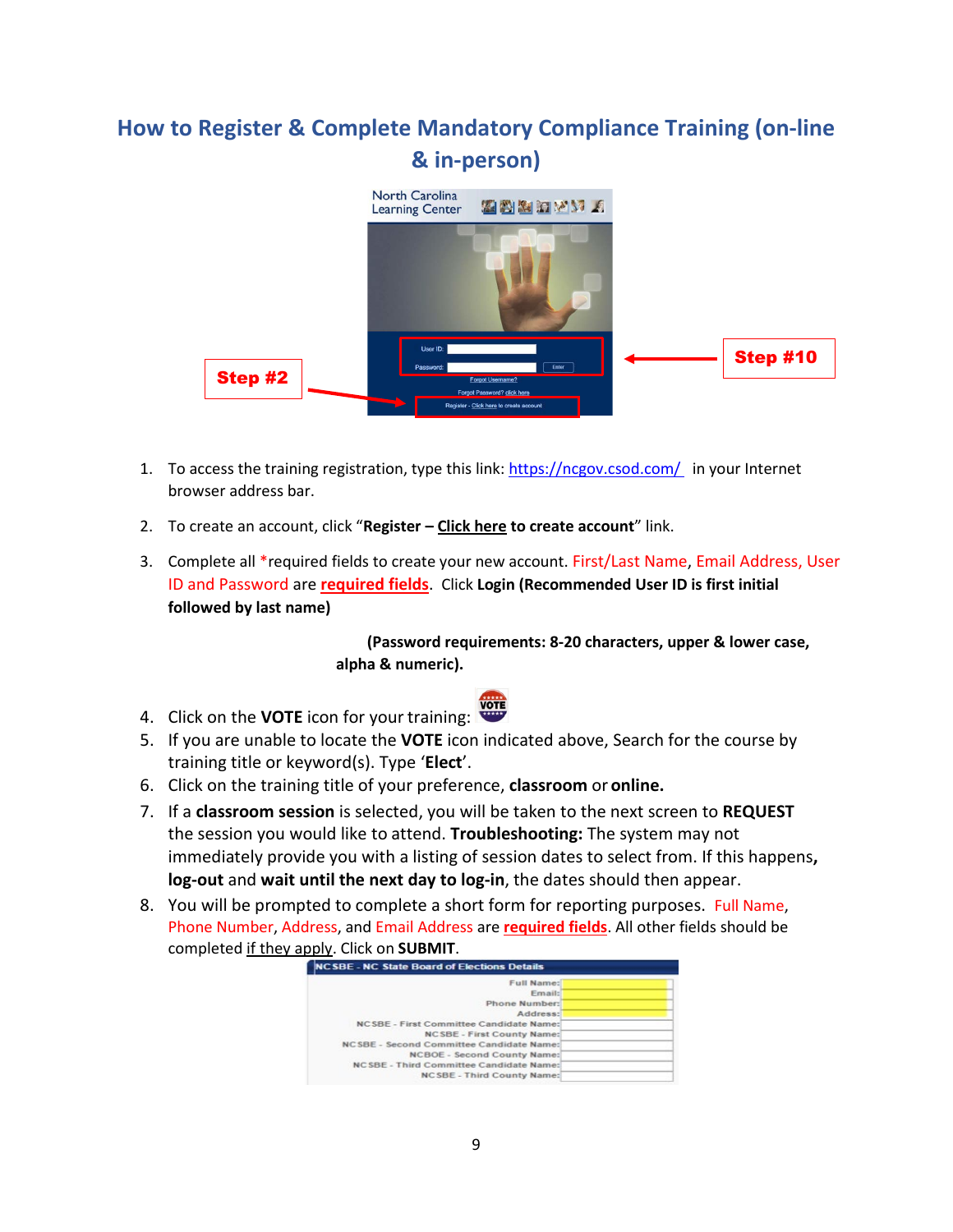- 9. If **online training** is selected, you will be taken to the next screen, select**REQUEST**.
	- Select **REGISTER.** (The system will process your registration.)
	- Select **LAUNCH**. The course will proceed to load in a new window.
	- There is no audio for the on-line training.

# **Online Course Troubleshooting Notes:**

- Do Not use Google Chrome as your web browser Internet Explorer or Firefox will work for most users.
- Ensure all slides are viewed and the last slide plays out automatically.
- **If you experience problems with the course launching, please ensure your** browser pop-up blocker is turned off for this site. You may also get prompted to update or enable Adobe Flash Player, which isrequired.
- 10. If you need to return to the course or after you have completed the course (either on-line or in-person) you will use the user ID & password that you created to log back in to view and print your certificate from the transcript page.

For additional assistance please email [campaign.reporting@ncsbe.gov](mailto:campaign.reporting@ncsbe.gov) **or visit website at: <http://www.ncsbe.gov/Campaign-Finance>**

# **Persons that do not register for training via this on-line LMS will not receive credit for training!**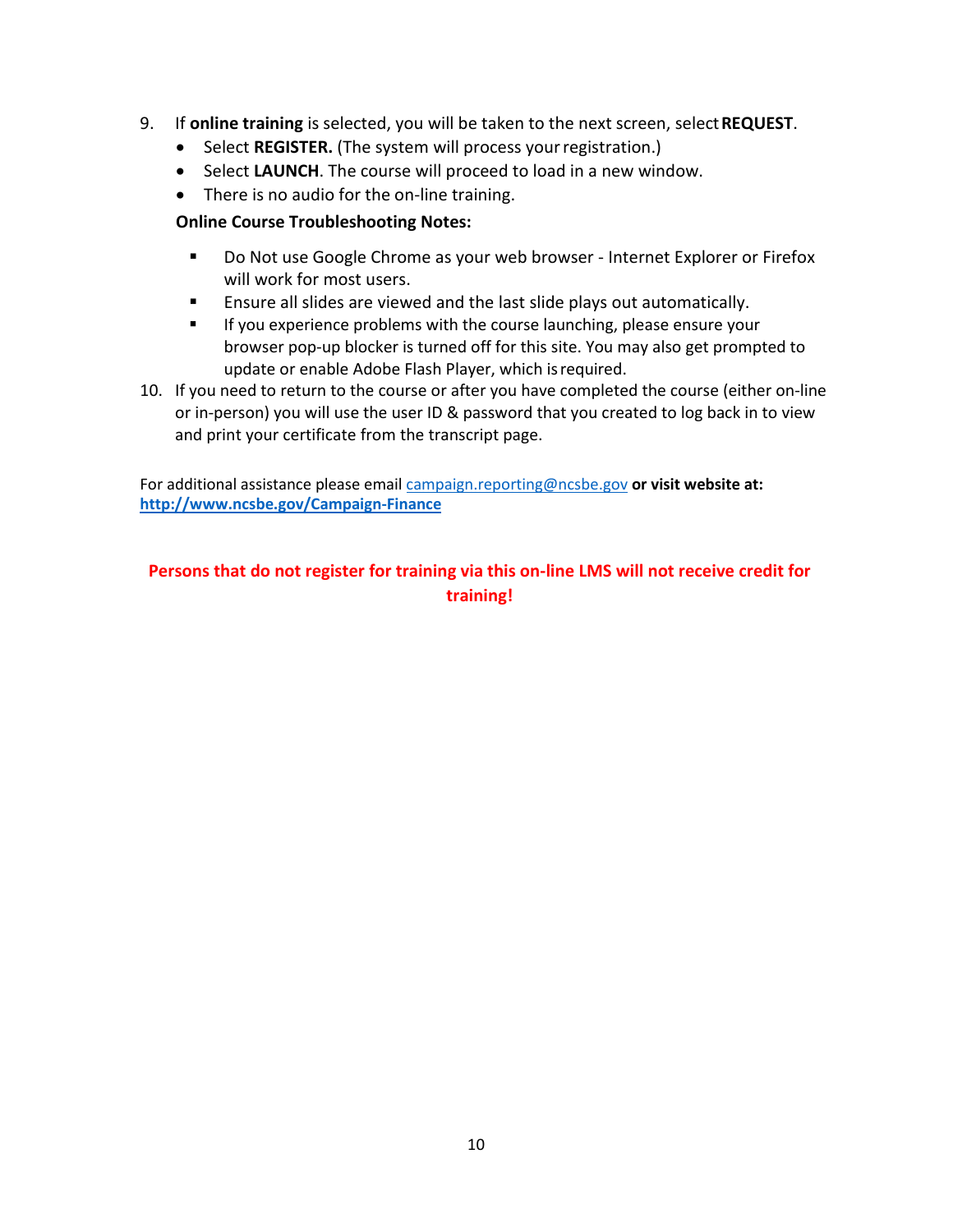# **Mandatory Electronic Filing - Frequently Asked Questions**

#### **Q1. I am expecting to have very little activity for my election. Do I still need to file my reports electronically?**

Any committee that raises or spends in excess of \$10,000.00 in an election cycle will be a mandatory electronic filer. Any committee that does not exceed the \$10,000.00 limit will not be expected to file their reports electronically, but can certainly file them voluntarily.

#### **Q2. What are the benefits of filing electronically?**

The software performs all of the calculations for you thereby making your reports more accurate and less time consuming for the user. In addition, the software maintains a database of all contributors and payees which also saves time by eliminating the need to enter repetitive information.

#### **Q3. How do I obtain the reporting software?**

The Campaign Finance Remote Software (CFRS) is available on the State Board of Elections website at [www.ncsbe.gov/Campaign-Finance/reporting-software.](http://www.ncsbe.gov/Campaign-Finance/reporting-software) The software is available for download. There are also short instructional videos, a manual and help topics that will get you started.

#### **Q4. I have a really old pc (dial-up, tablet, Mac), will this software work on my devise?**

The Reporting software is a stand-alone application built for the Windows operating system; there is no support for setting up the application to run over a network. The following Windows operating platforms are supported, but the software will operate on various Windows operating platforms (including Windows 10):

- **Windows XP SP3**
- Windows 7 32bit

#### **Q5. When is the best time to start using the software?**

You can start at any time but it's easier to start at the beginning of a committee or the beginning of an election cycle so that your election totals are correct.

#### **Q6. Is there a form that I need to file with the BOE indicating that I am planning to exceed \$10,000?**

No, once a committee exceeds \$10,000 they are expected to start using the software and filing future reports electronically.

#### **Q7. Can I create a pdf file and email that in as my electronic filing?**

No. A pdf is not the correct format for electronic filing. Your electronically filed report must be imported into the State Board of Elections internal software, and so we need a data file.

#### **Q8. Why am I emailing my electronic reports to the State? I am a municipal/county candidate.**

Currently we do not have internal software that the County Boards of Election can use, and so they are unable to accept and process electronic reports. All electronic reports will be made available on the NCSBE website, and the county boards will provide a link to each committee on their website.